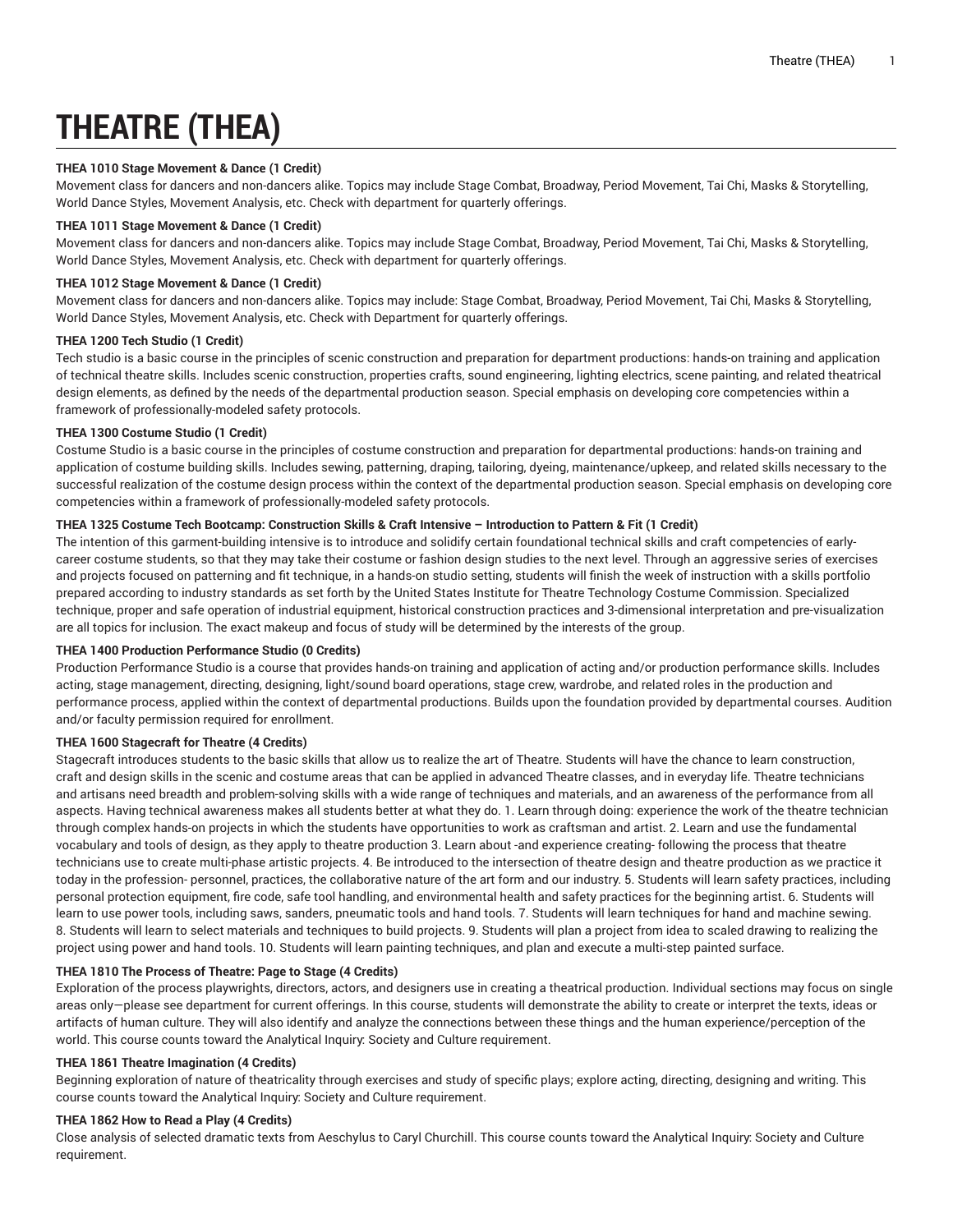## **THEA 1880 Fundamentals of Theatre Design (4 Credits)**

The work of the theatre designer is to transform a text into visual and aural expression, by planning and creating the physical environment of a live performance. Students will learn about -- and learn appreciation for -- theatre design in order to be better theatre artists (and audience members) themselves, through the applied practice of designing a "paper" production, collaboratively with a small team.

## **THEA 1988 Study Abroad Resident Credit (0-18 Credits)**

#### **THEA 2200 Voice for the Actor (2 Credits)**

Exploration and application of foundational vocal techniques for stage actors.

#### **THEA 2230 Movement and Voice Training for Actors (4 Credits)**

Actors often learn movement and vocal training separately, despite the fact that speaking is a physical act and that an actor's voice and body are constantly working in relationship to each other. This course has two main objectives: 1) to train your actor instrument through rigorous physical and vocal training, and 2) to help you understand the essential and dynamic relationship between an actor's breath, body, and voice. You'll explore how physical actor training strengthens and improves the ability to speak while ultimately allowing you to embody a character more successfully. Drawing from many areas of study in movement and voice, you will connect physical and vocal action through a series of exercises and explorations. Specifically, we'll investigate 1) how to prepare your body for performance circumstances and to successfully support your vocal needs, and 2) how your body and voice can work symbiotically during performance to deliver a more powerful, precise, engaging performance. The course will begin with extensive physical and vocal actor training; then we'll apply this training to specific theatrical texts; it will culminate in a collaborative performance that will provide opportunities for both individual and group performances. This work will strengthen stage presence and characterization and will heighten your emotional and physical power and commitment to each moment onstage. By the end of the quarter, if you do the work, you will be vocally and physically transformed, armed with a new approach to moving and speaking onstage.

## **THEA 2870 Acting I (4 Credits)**

Exploration of acting through physical and vocal exercises, followed by scene study. This course counts toward the Analytical Inquiry: Society and Culture requirement.

#### **THEA 2871 Acting I (4 Credits)**

Exploration of acting through physical and vocal exercises, followed by scene study.

#### **THEA 2880 Scene Design I (4 Credits)**

Exploration of methods, techniques and procedures involved in transforming scenic concepts into actual practice. This course counts toward the Analytical Inquiry: Society and Culture requirement.

## **THEA 2881 Lighting Design I (4 Credits)**

Exploration of methods, techniques and procedures involved in transforming lighting concepts into actual practice. This course counts toward the Analytical Inquiry: Society and Culture requirement.

#### **THEA 2882 Costume Design I (4 Credits)**

Exploration of methods, techniques and procedures involved in transforming costume concepts into actual practice.

## **THEA 2883 Sound Design I (4 Credits)**

Exploring methods, techniques and procedures involved in transforming sound effects/sound design into actual practice.

# **THEA 2884 Production Management (4 Credits)**

Exploration of core competencies, their development and application throughout the collaborative theatrical production process, with the explicit goal of ensuring the successful execution of an artistic vision within the resources of a producing organization.

# **THEA 2885 Directing I (4 Credits)**

Theory and practice of staging plays. Prerequisites: THEA 1861, THEA 1862, THEA 2870.

## **THEA 2890 Theatre History I (4 Credits)**

This course examines the development of Western theatre and drama from the Ancient Greeks to the 19th-Century, concentrating on the intellectual, social and artistic foundations of theatre and drama. The course is designed to engage theatre from its theatrical, social, cultural, and historical contexts. The lecture-discussion format of this course is intended to foster an active engagement among the students with the theatre and drama of the past. Through in-class readings, discussions of the readings, written assignments, and presentations, students are encouraged to consider the material under investigation from sociohistorical and theatrical perspectives, as well as from the material's relation and relevance to the present. The focus is on theatre and drama representative of the major styles, authors, and genres from Fifth-Century B.C.E. into the early 19th-Century. This course counts toward the Analytical Inquiry: Society and Culture requirement.

## **THEA 2891 Theatre History II (4 Credits)**

This course examines the development of Western theatre and drama from the 19th-Century to the present. Concentrating on the intellectual, social and artistic foundations of theatre and drama, this course is designed to engage theatre from its theatrical, social, cultural, and historical contexts. The lecture-discussion format of this course is intended to foster an active engagement among students with the theatre and drama of the past. Through in-class readings, discussions of the readings, written assignments, and presentations, students are encouraged to consider the material under investigation from sociohistorical and theatrical perspectives, as well as from the material's relation and relevance to the present. The focus is on theatre and drama representative of the major styles, authors, and genres from the 19th-Century to the present. This course counts toward the Analytical Inquiry: Society and Culture requirement.